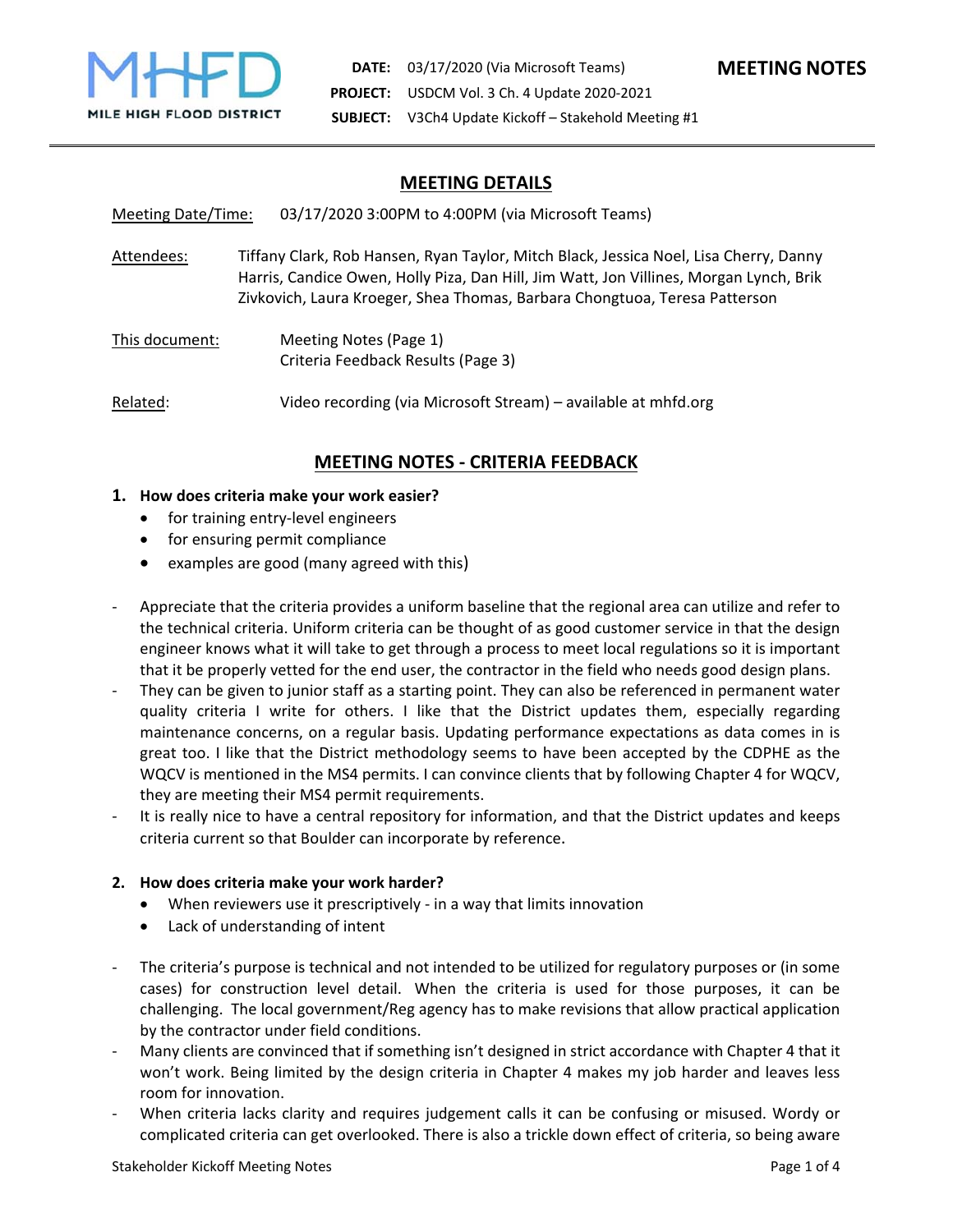

of the consequences of manual changes to local ordinances and code is important, otherwise it can make local jurisdictions do a lot of work to do a corresponding update.

### **3. What groups use the USDCM and what do they need?**

- Development Review
- Consultants that want to be innovative
- Consultants motivated by timely plan approval
- Design Engineers in General
- Manufacturers
- Municipal Engineers
- Landscape Architects
- ‐ Development, CIP, Environmental Resources, Maintenance and Inspections groups.
- ‐ Developers use it and they need design classes. Recorded videos might be nice. They don't do a good job of design from what I've heard from my clients
- ‐ Primarily used by civil land development firms and city reviewers. They need to know what they have to do and what they could do.
- I like what North Carolina did in setting up: Minimum Design Criteria for each SCM type: https://deq.nc.gov/sw-bmp-manual/

#### **4. What content is missing?**

- Intent of various components: Maybe list this first by intent (rather than component), (e.g., pretreatment (rather than forebay) – but the reader needs to also understand why pretreatment is needed and what it is). Maybe a table summarizing intent/components similar to Table 4‐1?
- A "narrative" of design process/justification and/or an example narrative. This would help the designer make good site‐specific choices. Maybe it could be included as part of a drainage report outline? Also consider ensuring permit compliance. (Tiffany to send SEMSWA's work on this.)
- What information should be on construction documents? What does the contactor need to understand about intent of components?
- Recommendations for contextual design. Ryan suggested looking at Portland's manual for this. They created a separate section.
- How to provide energy dissipation and a forebay separate but together.
- How to quantify treatment in a treatment train. (Jessie and Ryan) Jessie provided an example.
- The sections on Treatment BMPs are very helpful but academic. Having additional practical considerations and discussion would be helpful. Often times, the end user of the criteria is a new development/redevelopment. Often, being installed by out of state contractors, so constructability is a key component. For example, is recommended material readily available? Cost effective? Certifiable/identifiable in the field?
- ‐ Treatment trains and treatment in series are mentioned but there are no calculations or guidance provided. Stokes Law for particle setting as it relates to percent removal could be good. Or even an intuitive calculation for percent removal along a treatment train. For example, if you know you need to remove 90% of the 60 micron particle (like Aspen), and you remove 50% with the first treatment facility, you now only have to remove 40% with the remaining facilities. See example.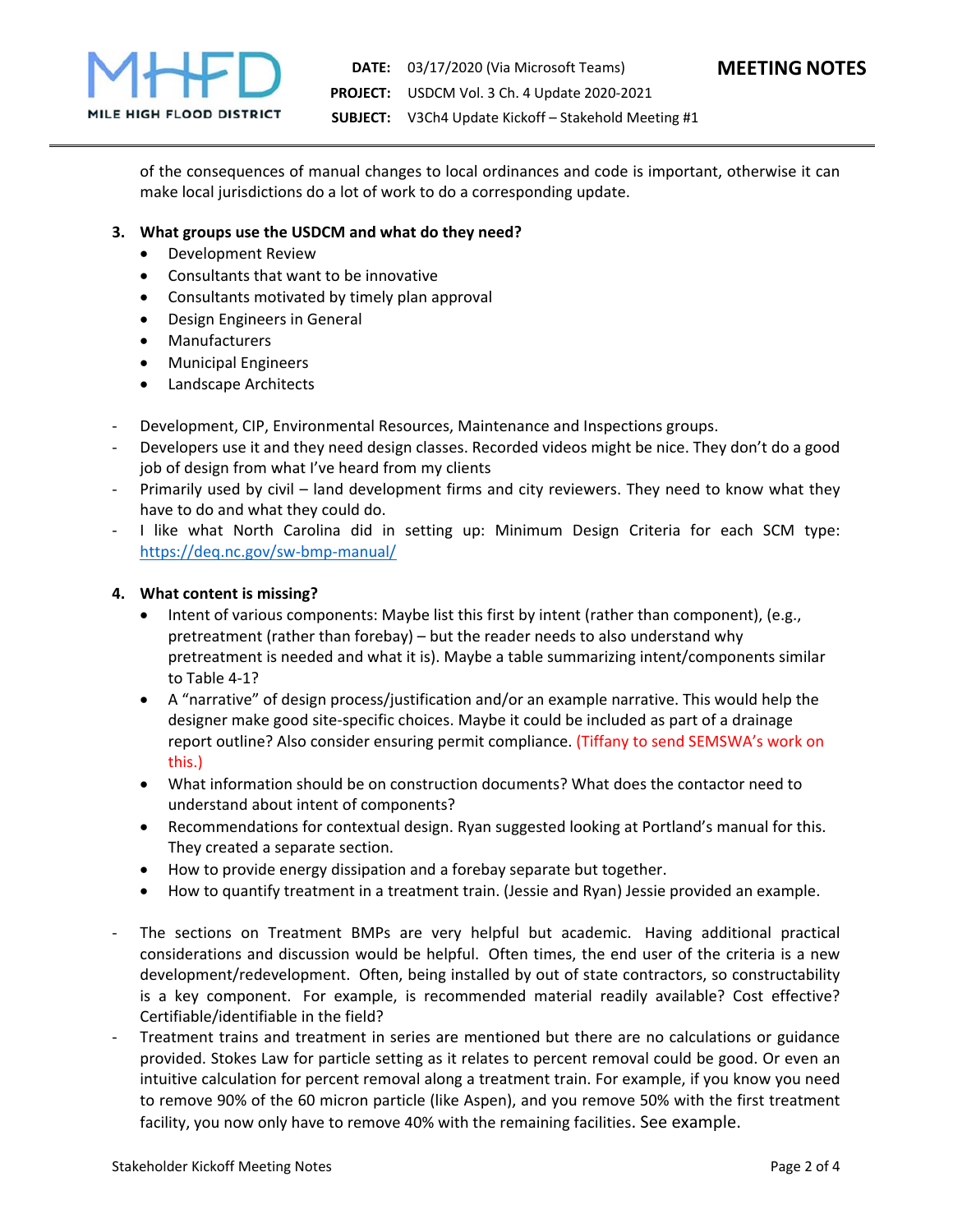

- Since the CDPHE didn't include any guidance on what they consider TSS influent to be (mg/L or particle size), this makes getting to 30 mg/L hard to calculate. Perhaps a table of what can be assumed to come off various land uses, or maybe a range of concentrations by land use. Minnesota has this information, although no one knows where it came from so I don't like to use it. That way, treatment trains could actually be designed to get to that 30 mg/L benchmark set by the CDPHE and would help encourage their design and use. Right now they are seldom used even though they are often the best option. (see example treatment train problem). It might be a little heavy, but I think given the textbook nature of the USDCM it would fit right in.
- ‐ More solid references to NJCAT and WSDOE/TAPE and their protocols would be good. You hate to make manufacturer's go through that as it's so expensive, but they really are the gold standard of testing.
- Finally, any way to convince the CDPHE to use the water quality flow rate instead of the 2-year design flow rate for water quality treatment? Seems like an apples to oranges approach when using volume based versus flow based treatment. Of course then we'd need to identify a point rainfall for that event.
- Other discussion notes/comments:
	- ‐ The permeable pavement no infiltration design is getting messed up in Boulder.
	- The maintenance section could use a revamp.
	- ‐ The interaction between the manual and the MS4 design standards, especially volume reduction could be improved.
	- ‐ Guidance on infiltration testing
	- ‐ Guidance on resilient design features (i.e. capped or valved underdrains, etc.)
	- ‐ Design for more engineered swale would be welcome

### **5. Whose input is missing?**

- Biologists
- Ecologists
- People involved in the permitting process Mary Powell
- People that do maintenance
- Tyler Dell
- Look at CDOT Maintenance requirements for Permanent WQ. (Jessie N.) but please don't make maintenance prescriptive (Ryan)
- Suppliers (Material providers)
- Inspection staff
- National Experts Would be good to get some national representation, sometimes it feels like we are kind of insulated in how we think about stormwater in Colorado.
- Contractors!

### **6. What is the best way to facilitate engagement in the update process?**

- ‐ Open the discussion to designers and contractors in the new development/redevelopment arena.
- Designer and city plan review online survey, in person working sessions, comment period, engaging the group on the phone again with draft changes or outline of changes

### **7. Other ideas/comments/discussion**